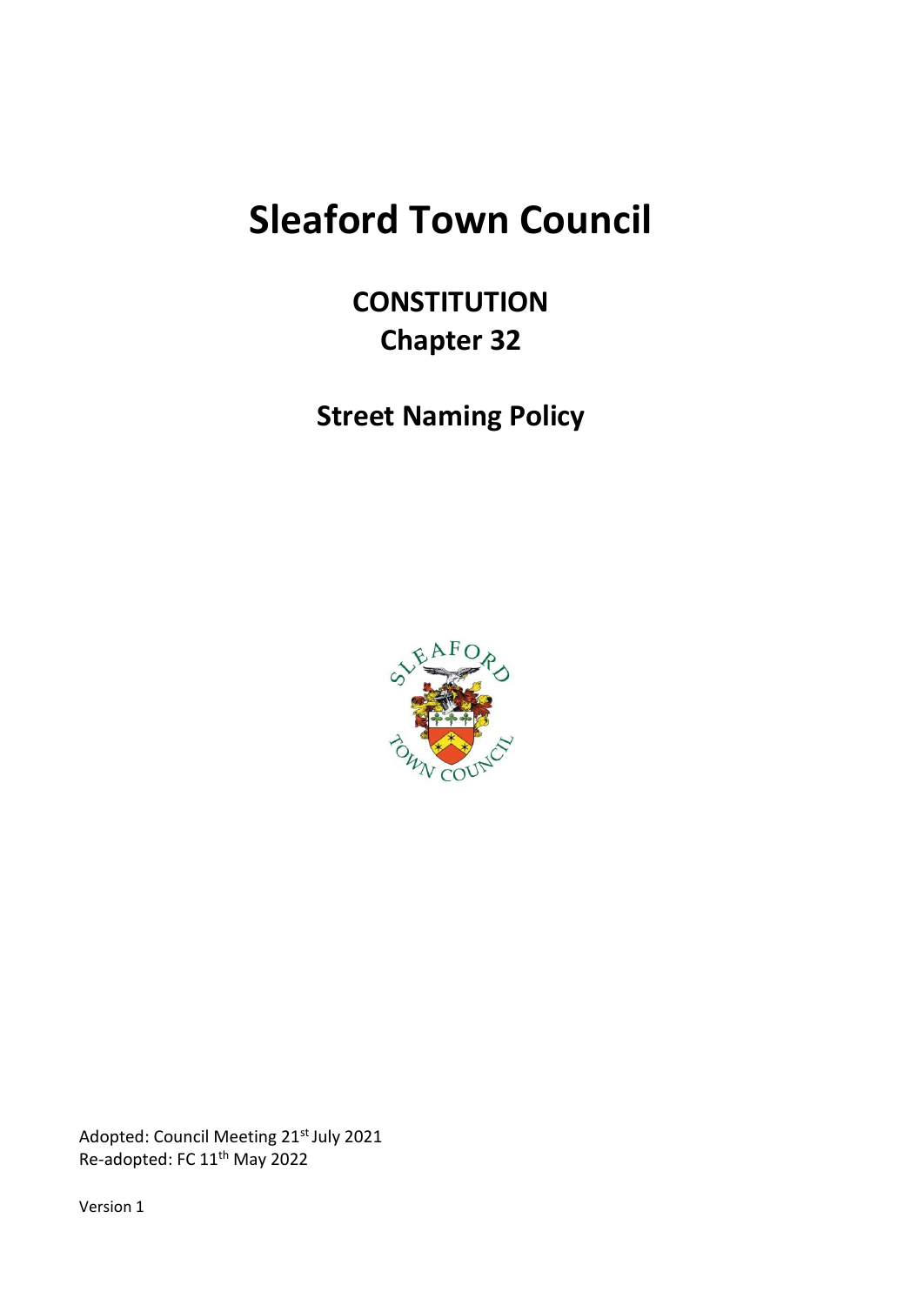#### **STREET NAMING POLICY**

The purpose of this policy is to enable Sleaford Town Council to operate the street naming function effectively and efficiently. To lay out procedure and performance standards in accordance with the Town Improvement Clauses Act 1847 Section 17 and The Public Health Act Section 18 and 19.

This Policy is in line with Street Naming legislation and North Kesteven District Council's Street Naming Policy.

#### **Procedure**

A person who creates a new street has the right to name that street (S17 of the Public Health Act 1925). They are required to give notice to the Council of the proposed street name, and the Council has one month in which to object.

Street naming can only be provided where Planning Permission has been granted and either a valid Building Regulation submission or Initial notice has been received by North Kesteven District Council.

Once the application is registered North Kesteven District Council will provide a letter of acknowledgement and initial objection to any name suggested (with the caveat subject to it being approved through the consultation process) and confirm to the applicant that Sleaford Town Council will undertake the consultation process. This letter will be copied to Sleaford Town Council's Town Clerk.

Once Sleaford Town Council receive the acknowledgment letter they will carry out the consultation process to the point of agreeing street naming. Please note: In the event of the applicant and Sleaford Town Council not being able to reach an agreement on street naming, Sleaford Town Council must uphold the objection. The applicant has the right to appeal to the Magistrates Court against the objection.

Once Sleaford Town Council have agreed the naming they will provide written confirmation of the street naming decision to North Kesteven District Council.

### **Policy Guidelines**

The following policy guidelines have been established and followed over many years, however, it must be acknowledged that they are only guidelines.

- New street names should not duplicate any similar name already in use in the parish or neighbouring authority. A variation in the terminal word, i.e. 'street', 'road', 'avenue', etc. will not be accepted as sufficient reason to duplicate a name.
- Street names should not be difficult to pronounce or awkward to spell. In general, words of more than three syllables should be avoided and this precludes the use of two words except in special cases.
- Street names should avoid having two phonetically similar names within a postal area and, if possible, within a Parish, e.g. North Road and North Close or Churchill Road and Birch Hill Road.
- Street naming should be representative and link to the town of Sleaford or specifically the area.